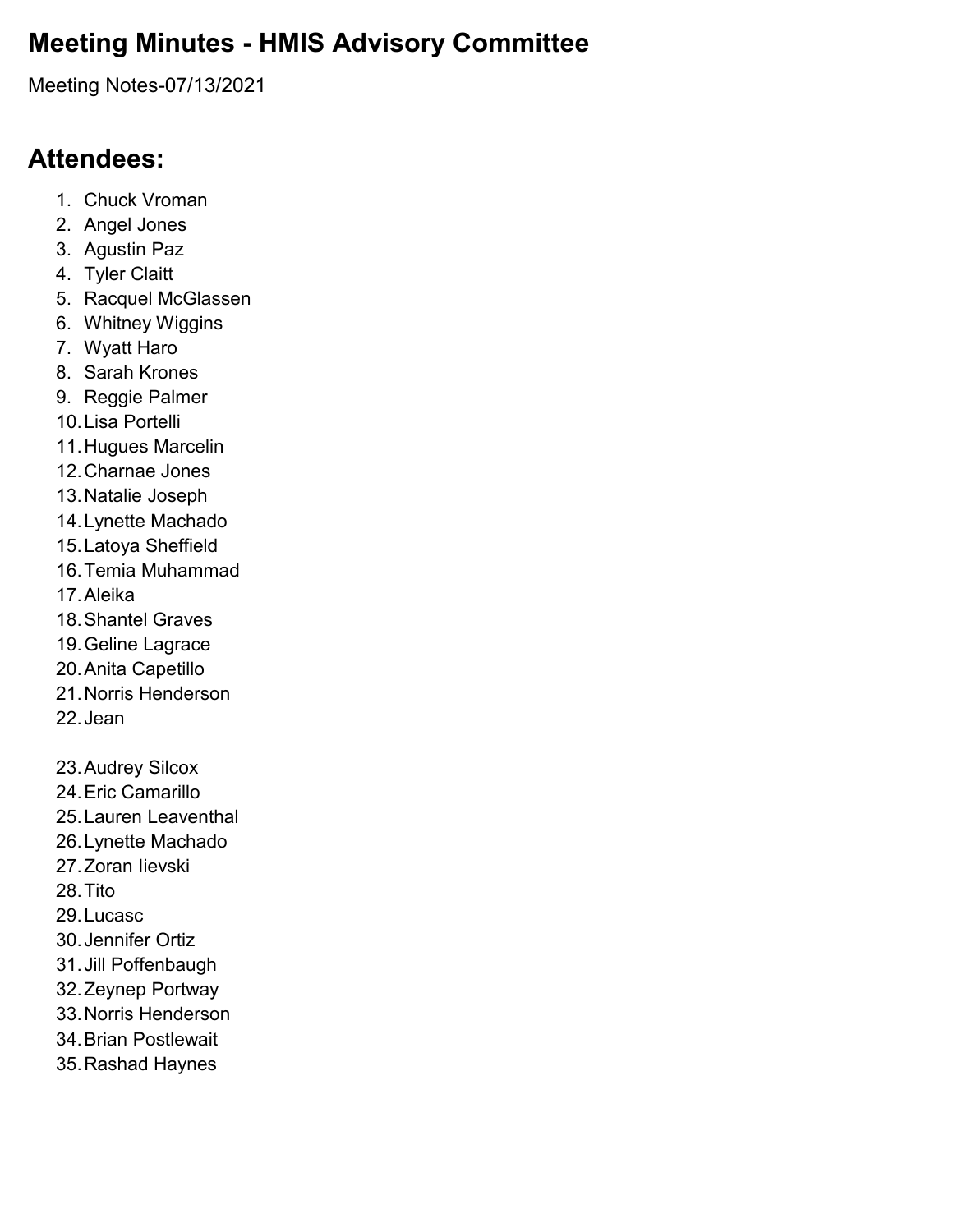### ● **Wyatt Haro, HMIS Advisory Vice-Chair**

○ **Introduces himself and described his role and his interest in improving our system**

### ● **Official HUD Reports**

- **ESG-CV CAPER Updates**
	- **Tino gave update on data collection projects. Mentioned CAPER**
- **HUD Informational**
	- Chuck gave update on website outlined in the slide deck.

### ● **HMIS User Utilization**

- **Notes & Referrals**
	- **Tino described the difference between the different type of notes. Case notes are part of the case plan. Client notes art stored on the client profile. Whitney described the advantage of using case notes online instead of handwriting.**
- **ResourcePoint Exploration**
	- **Tyler gave update about ResourcePoint tool, showing examples of how agencies projects are viewed within ServicePoint**

# ● **HMIS Training & Support**

- **New Training Workflow**
	- **Tyler described the new training workflow via the website. No questions from the attendees.**
- **CoC Wide Refresher Training**
	- **Rocky reviewed slide, including more descriptions of 102 level sessions**
	- **Rocky provided updates on monthly training schedules.**
- **HMIS Data Quality Monitoring and Reminders** 
	- **"HMIS Wellness Checks"**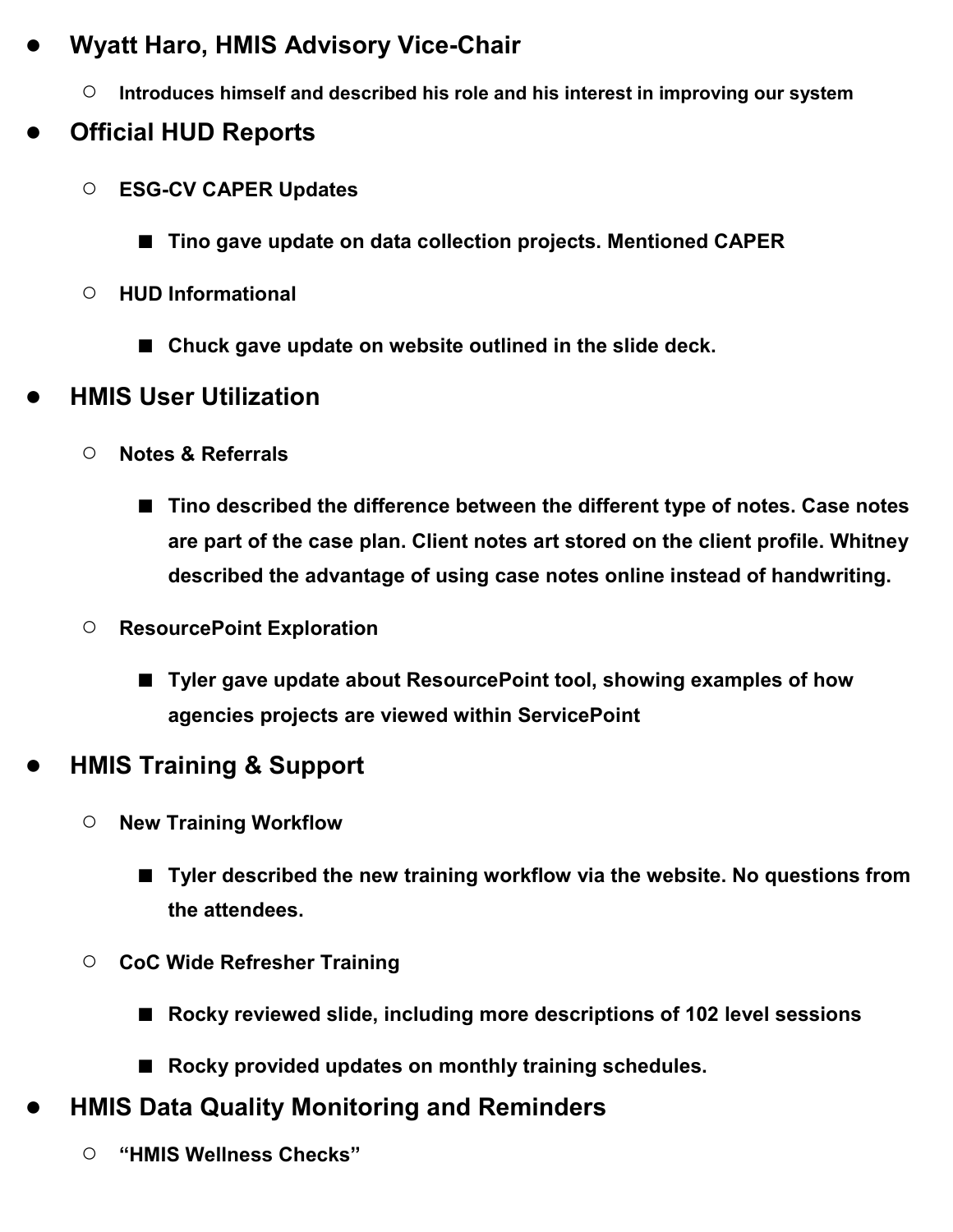- **Rocky described a new name for data quality monitor processes.**
- **Rocky described the who, what and why of DQ monitors.**
- **Shout out to SA and ROM from Rocky**
- **Data Quality in the CoC-APR**
	- **Tino described importance of head of household**
	- **Poll results to be shared after meeting**
	- **Rocky described data disability questions. Make sure you answer all parts of "HUD Verification" menu.**
	- Review of "Prior Living Situation", based on the most recent episode for the **client.**
- **New HMIS Data Standards 2022 Released**
	- Angel gave an update on the new data fields for 2021-2022. Details provided **on each of the new data fields.**
	- This included guidance updates still coming from HUD.
	- **Discussion about using the term "participant" instead of "client". Where possible, "participant" is a new preferred term. "Client" is a preferred term by clients themselves. Angel to take this discussion back to HSN for re-review. Term used may be affected by the audience as part of the discussion.**
- **Q & A**
	- **See discussion above.**
- **Exit Poll - What's next for HMIS?**
	- **Tino asked for feedback about whether polls are effective and should we continue these going forward.**
	- **Whitney asked for suggestions for future agenda items.**
- **Post meeting discussion - create a method to track old/new business items and processes. Also, increase communication frequency to the community for community business. Change our meeting character to**